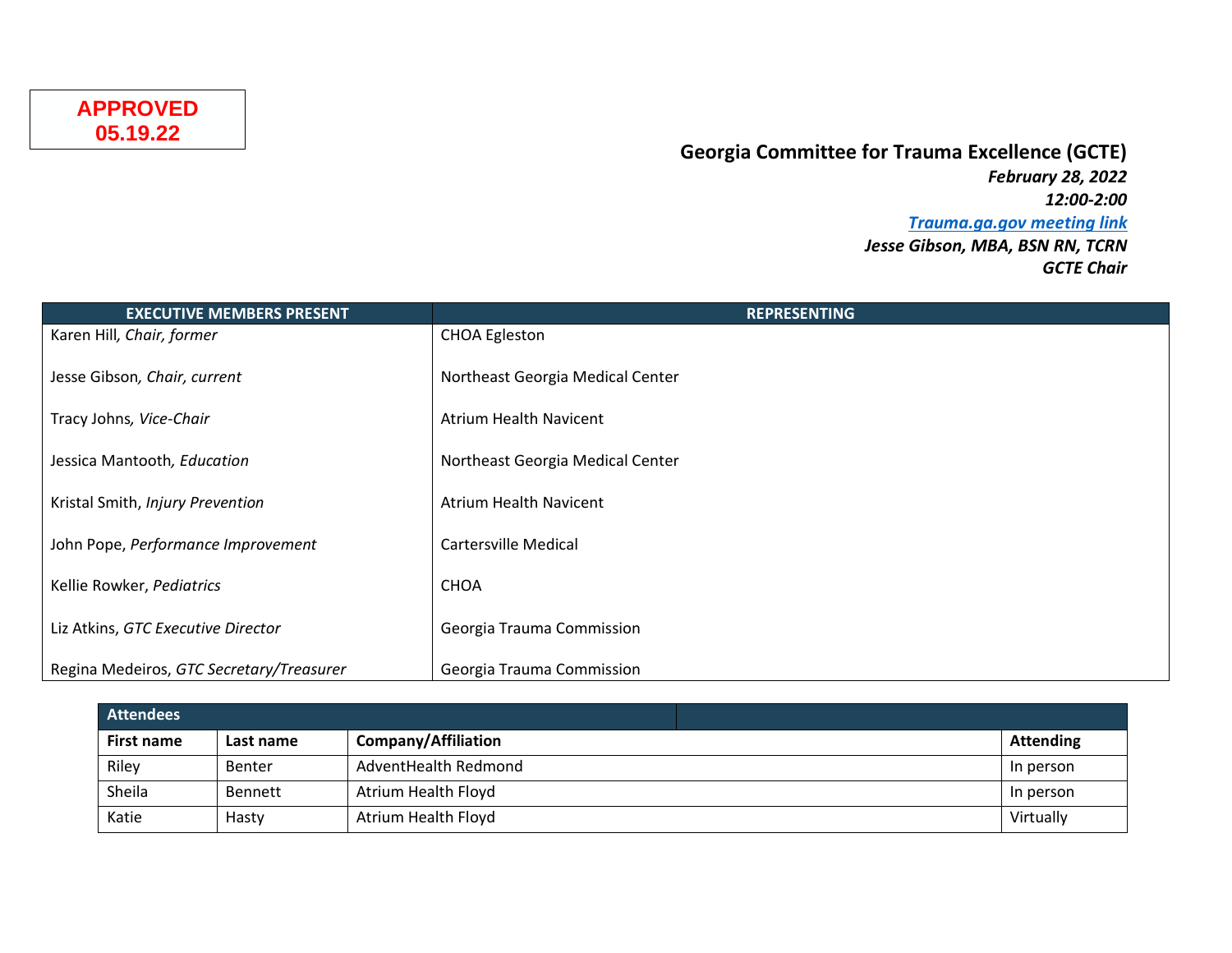| Melissa      | Parris            | <b>Atrium Health Floyd</b>                            | In person |
|--------------|-------------------|-------------------------------------------------------|-----------|
| Robyn        | Axlund            | <b>Atrium Health Navicent</b>                         | Virtually |
| Kristal      | Smith             | <b>Atrium Health Navicent</b>                         | Virtually |
| Faith        | Rand              | <b>Atrium Health Navicent</b>                         | Virtually |
| Judith       | Lyttle            | <b>Atrium Health Navicent</b>                         | Virtually |
| Josephine    | Fabico-Dulin      | <b>Atrium Heath Navicent</b>                          | Virtually |
| Susan        | Murphy            | <b>Atrium Heath Navicent</b>                          | Virtually |
| Sharon       | Hogue             | <b>Atrium Polk Medical Center</b>                     | In person |
| Ashley       | Faircloth         | Augusta University                                    | Virtually |
| Kyndra       | Holm              | Augusta University Health - Children's Hospital of GA | In person |
| Adrian       | Ruiz              | Augusta University Inc.                               | Virtually |
| <b>Brian</b> | Bays              | Augusta University Medical Center                     | Virtually |
| <b>Brian</b> | Bays              | <b>Augusta University Medical Center</b>              | Virtually |
| Patricia     | Smith             | Augusta University Medical Center                     | Virtually |
| Robyn        | Hatley            | Children Hospital of Ga. at Augusta university        | In person |
| Alicia       | Cochran           | Children's Healthcare of Atlanta                      | Virtually |
| Karen        | Hill              | Children's Healthcare of Atlanta                      | Virtually |
| Rana         | Roberts           | Children's Healthcare of Atlanta                      | In person |
| Alexis       | Smith             | Children's Healthcare of Atlanta                      | In person |
| Maia         | Routly            | Children's Healthcare of Atlanta                      | Virtually |
| Kellie       | Rowker            | Children's Healthcare of Atlanta                      | In person |
| Carla        | Ward              | Children's Healthcare of Atlanta                      | Virtually |
| Moe          | Schmid            | Children's Healthcare of Atlanta                      | In person |
| Ashley       | <b>Bullington</b> | Crisp Regional Hospital                               | In person |
| Christopher  | Ruiz              | Doctors Hospital of Augusta                           | In person |
| Tinyhra      | Harris            | Doctors Hospital of Augusta                           | Virtually |
| Corydon      | Siffring          | Doctors Hospital of Augusta                           | In person |
| Danlin       | Luo               | <b>DPH</b>                                            | Virtually |
|              |                   |                                                       |           |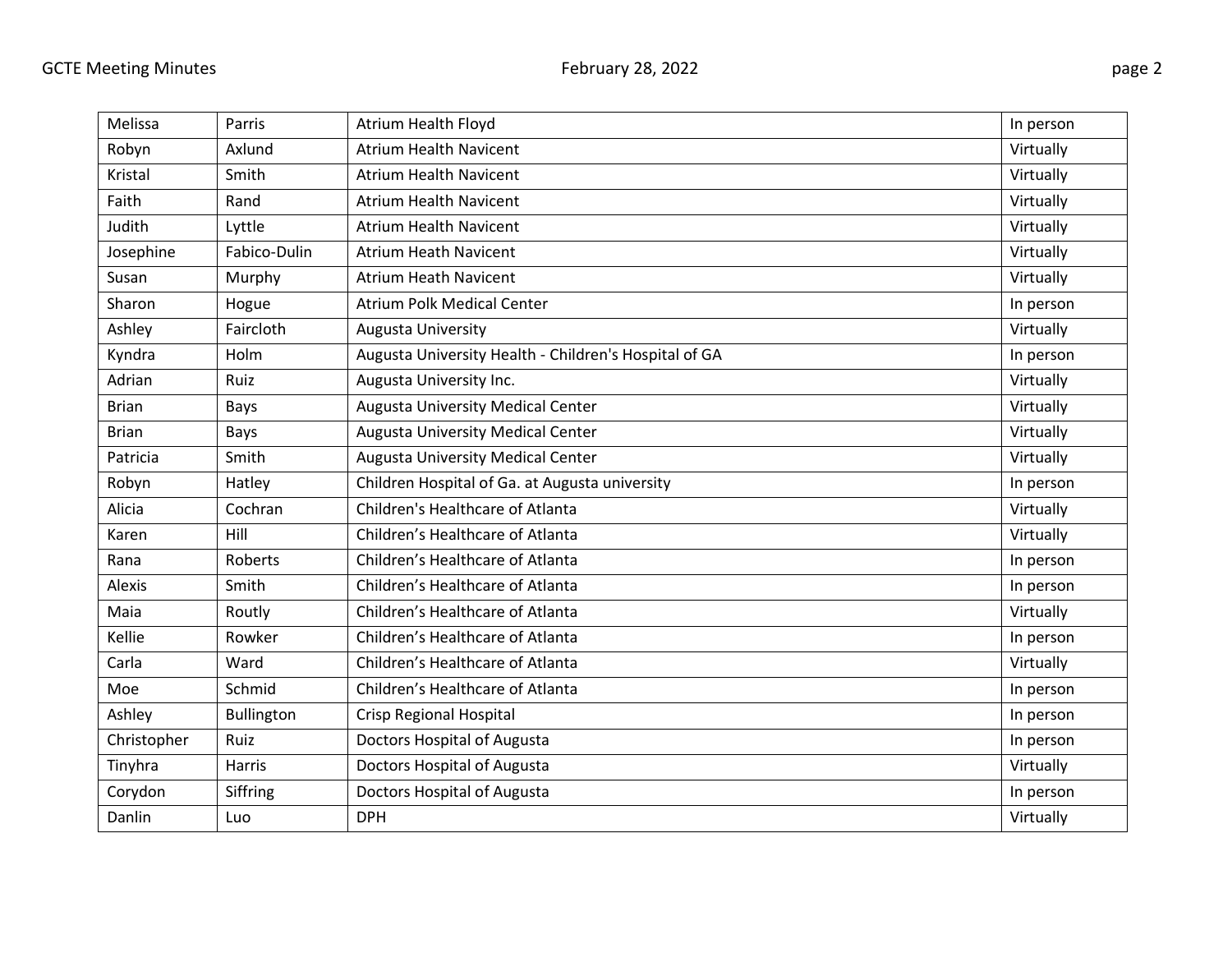| David          | Kiefer         | Effingham Health System         | In person |
|----------------|----------------|---------------------------------|-----------|
| Lindsey        | Lewis          | Effingham Health System         | In person |
| AMY            | <b>WATSON</b>  | Effingham Health System         | In person |
| Ronald         | <b>Drake</b>   | <b>Emanuel Medical Center</b>   | Virtually |
| <b>Brooke</b>  | Marsh          | <b>Emanuel Medical Center</b>   | Virtually |
| Gail           | Thornton       | <b>Emanuel Medical Center</b>   | In person |
| Olalekan       | Akinyokunbo    | <b>Emanuel Medical Center</b>   | Virtually |
| Ben            | Doyle          | <b>Fairview Park Hospital</b>   | Virtually |
| Lynn           | Grant          | Fairview Park Hospital          | Virtually |
| Katie          | Hamilton       | Georgia Trauma Commission       | In person |
| Gabriela       | Saye           | Georgia Trauma Commission       | In person |
| Cheryle        | Ward           | Georgia Trauma Foundation       | In person |
| Jennifer       | Freeman        | GHS                             | Virtually |
| Allison        | Colvard        | Grady                           | Virtually |
| Robin          | Garza          | Grady                           | Virtually |
| Erin           | Moorcones      | Grady                           | Virtually |
| Sarah          | Parker         | Grady                           | In person |
| <b>Barbara</b> | Thomas         | Grady                           | Virtually |
| Stacey         | Shipley        | Grady                           | Virtually |
| Angela         | <b>Brown</b>   | <b>Grady Health System</b>      | Virtually |
| <b>KENYA</b>   | Cosby          | Grady Health System-Burn Center | Virtually |
| Ashley         | Cribbs         | <b>Grady Memorial Hospital</b>  | Virtually |
| Joy            | Eleby          | <b>Grady Memorial Hospital</b>  | Virtually |
| Elizabeth      | Mays           | <b>Grady Memorial Hospital</b>  | Virtually |
| Roxanne        | Rothenberg     | <b>Grady Memorial Hospital</b>  | Virtually |
| Pamela         | Van Ness       | <b>Grady Memorial Hospital</b>  | Virtually |
| Elizabeth      | Williams-Woods | <b>Grady Memorial Hospital</b>  | Virtually |
| Ashley         | Steele         | <b>Grady Memorial Hospital</b>  | Virtually |
|                |                |                                 |           |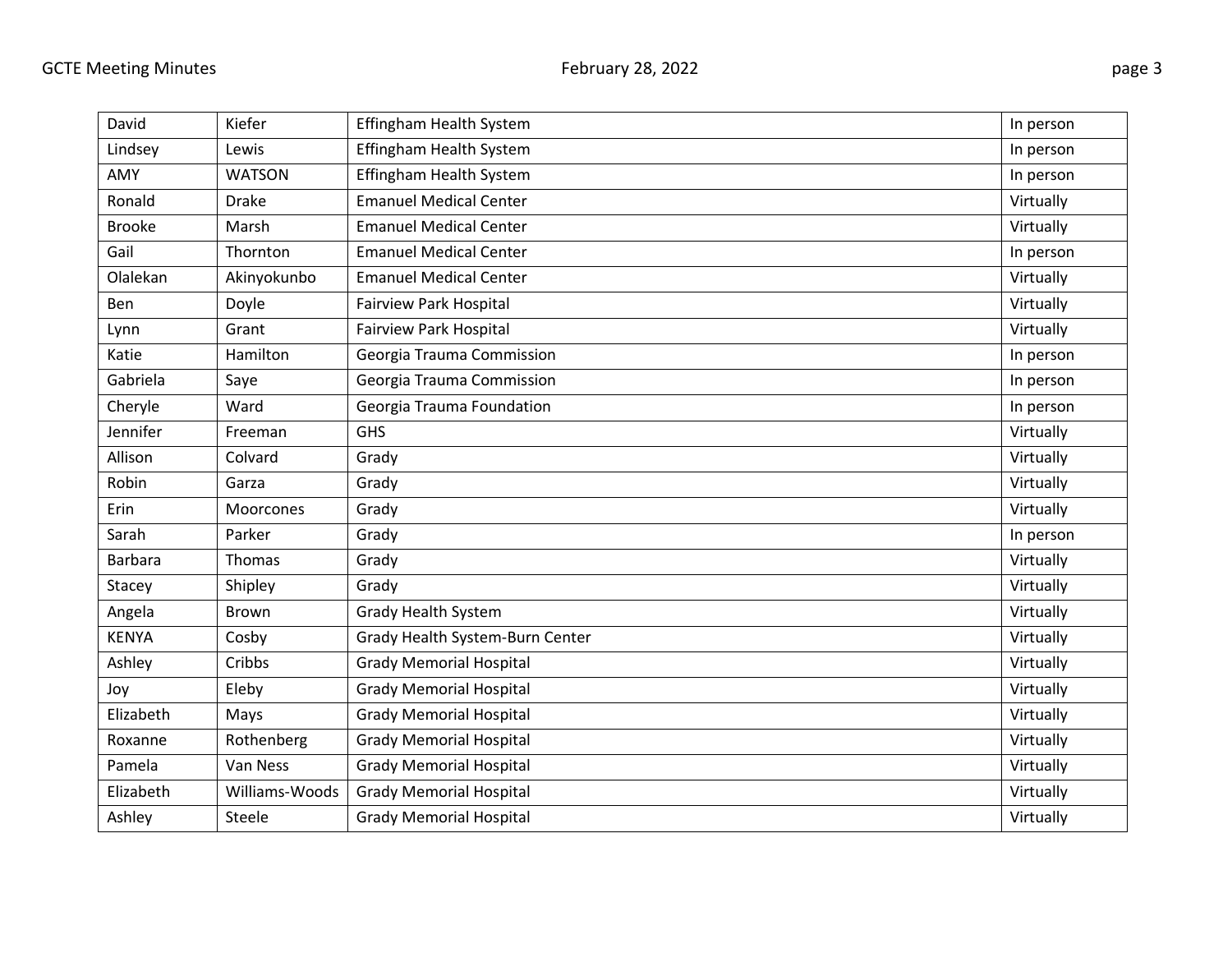| <b>Kim</b> | Brown          | <b>Hamilton Medical Center</b>            | In person |
|------------|----------------|-------------------------------------------|-----------|
| Judean     | Guinn          | <b>Hamilton Medical Center</b>            | In person |
| Mary Beth  | Goodwin        | John D. Archbold                          | In person |
| Farrah     | Parker         | Joseph M. Still Burn Center               | In person |
| Kim        | Kottemann      | LifeLink of Georgia                       | Virtually |
| Jeffrey    | Harden         | Memorial Health Meadows Hospital          | In person |
| Kelsey     | Palladino      | <b>Memorial Savannah</b>                  | Virtually |
| Kristina   | Licursi        | <b>Memorial University Medical Center</b> | Virtually |
| Michelle   | Benton         | Morgan Medical Center                     | In person |
| Christie   | <b>Mathis</b>  | <b>Morgan Medical Center</b>              | In person |
| Linda      | Greene         | Northeast Georgia Medical Center          | Virtually |
| Maria      | Silva          | Northeast Georgia Medical Center          | Virtually |
| Jessica    | Mantooth       | Northeast Georgia Medical Center          | Virtually |
| Kathy      | McDaniel       | Northeast Georgia Medical Center          | Virtually |
| Laura      | Wolf           | Northeast Georgia Medical Center          | Virtually |
| Jesse      | Gibson         | Northeast Georgia Medical Center          | In person |
| Jackie     | Payne          | Northeast Georgia Medical Center          | Virtually |
| Elaina     | Lee            | Northeast Georgia Medical Center          | Virtually |
| Rayma      | Stephens       | Northside Gwinnett Hospital               | Virtually |
| Colleen    | Horne          | Northside Gwinnett Hospital               | Virtually |
| Naila      | Avery          | Northside Gwinnett Hospital               | In person |
| Tracy      | Harris         | Northside Gwinnett Hospital               | Virtually |
| Barlynda   | <b>Bryant</b>  | Northside Hospital Gwinnett               | Virtually |
| Nadirah    | <b>Burgess</b> | Northside Hospital Gwinnett               | In person |
| Sharon     | Grason         | Northside Hospital Gwinnett               | Virtually |
| Dana       | Davis          | Northside Hospital Gwinnett               | Virtually |
| Cassie     | Longhart       | <b>OEMST</b>                              | Virtually |
| Renee      | Morgan         | <b>OEMST</b>                              | In person |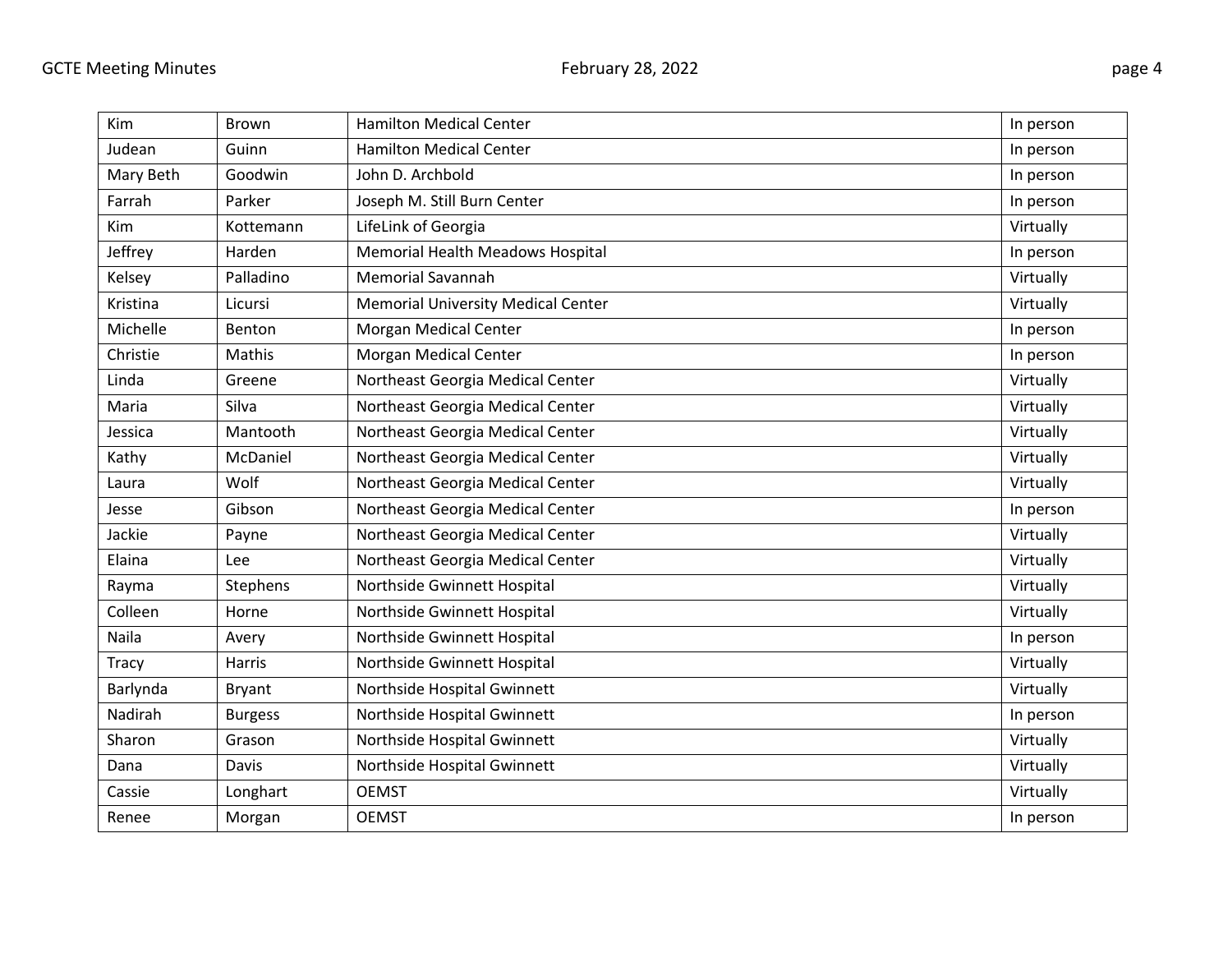| Marie         | Probst          | <b>OEMST</b>                    | Virtually |
|---------------|-----------------|---------------------------------|-----------|
| <b>Brandi</b> | Fitzgerald      | Phoebe Putney Memorial Hospital | Virtually |
| Denise        | <b>Bennett</b>  | Piedmont Athens Regional        | Virtually |
| Cammie        | Cruce           | Piedmont Athens Regional        | Virtually |
| Heather       | Morgan          | Piedmont Athens Regional        | In person |
| Shannon       | Thomas          | Piedmont Athens Regional        | Virtually |
| Mary Jane     | <b>Brock</b>    | Piedmont Athens Regional        | Virtually |
| Michael       | Shotwell        | <b>Piedmont Athens Regional</b> | In person |
| John          | Pope            | <b>Piedmont Cartersville</b>    | In person |
| Kelly         | Gasser          | Piedmont Columbus Midtown       | Virtually |
| Mary          | <b>Bizilia</b>  | Piedmont Columbus Regional      | In person |
| Karen         | Hust            | <b>Piedmont Walton</b>          | In person |
| Marty         | Wynn            | Piedmont Walton                 | In person |
| Lesa          | Jackson         | <b>Polk Medical Center</b>      | Virtually |
| <b>Brian</b>  | Dorriety        | RTAC <sub>7</sub>               | Virtually |
| Tina          | Miller          | South Georgia Medical Center    | Virtually |
| Jolleen       | <b>Thies</b>    | South Georgia Medical Center    | Virtually |
| Jill          | <b>Williams</b> | <b>Tanner health</b>            | Virtually |
| Kerry         | Carter          | <b>WellStar AMC</b>             | In person |
| Emily         | Page            | <b>WellStar AMC</b>             | Virtually |
| Kionna        | Harvey          | <b>WellStar AMC</b>             | Virtually |
| Katherine     | Kohler          | <b>WellStar AMC</b>             | In person |
| Roger         | Smith           | <b>Wellstar AMC</b>             | Virtually |
| Pamela        | Vanderberg      | <b>Wellstar AMC</b>             | In person |
| Courtney      | <b>Baker</b>    | Wellstar AMC                    | Virtually |
| Karen K       | Johnson         | <b>Wellstar AMC</b>             | Virtually |
| Rhonda        | Jones           | <b>Wellstar AMC</b>             | Virtually |
| Dawn          | Schelkopf       | <b>Wellstar AMC</b>             | Virtually |
|               |                 |                                 |           |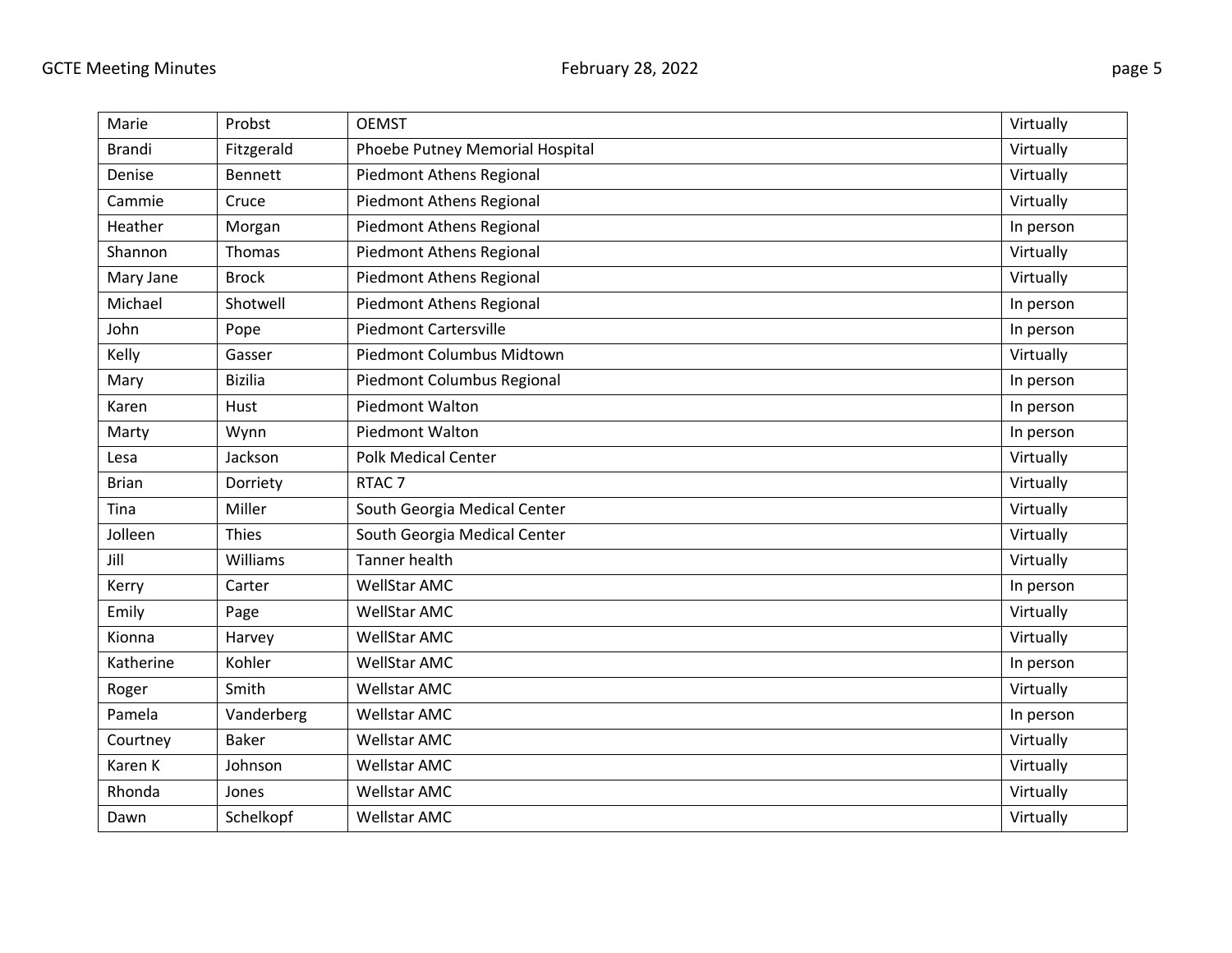| Tamra     | Skinner       | <b>WellStar Cobb</b>                 | In person |
|-----------|---------------|--------------------------------------|-----------|
| Temprest  | Jones         | Wellstar Health System               | Virtually |
| Megan     | Dawson        | Wellstar Kennestone Hospital         | Virtually |
| Jamie     | Van Ness      | Wellstar Kennestone Hospital         | In person |
| Nancy     | Friedel       | Wellstar Kennestone Hospital         | Virtually |
| Christina | Ucci          | Wellstar Kennestone Hospital         | Virtually |
| Dana      | <b>Bouse</b>  | Wellstar Kennestone Hospital         | Virtually |
| Anthony   | Vizzinia      | Wellstar Kennestone Hospital         | Virtually |
| Debora    | Dabadee       | <b>Wellstar North Fulton</b>         | Virtually |
| Leigh     | Pack          | <b>Wellstar North Fulton</b>         | Virtually |
| Taitiana  | Woods         | <b>Wellstar North Fulton</b>         | Virtually |
| Susan     | Baldridge     | Wellstar Spalding Regional Hospital  | Virtually |
| Danielle  | Johnson       | <b>Wellstar Trauma Services</b>      | Virtually |
| Rachel    | Hand          | Wellstar West Georgia Medical Center | In person |
| Riley     | <b>Benter</b> | AdventHealth Redmond                 | In person |

| <b>Topic</b>                 | <b>Discussion</b>                                                                                                      |
|------------------------------|------------------------------------------------------------------------------------------------------------------------|
| Call to Order, Establishment | Jesse Gibson, Committee Chair, called the meeting of the Georgia Committee for Trauma Excellence (GCTE), a             |
| of Quorum, Approval of       | committee of the Georgia Trauma Commission (GTC), to order at 12:03 pm. A quorum was established, with eight           |
| Minutes, and Introduction of | of nine members present. Due to a large amount of in-person attendance, Jesse asked those present in the room          |
| New Members                  | to introduce themselves. Introductions then continued to new virtual attendees.                                        |
| Georgia Trauma Commission    | Liz Atkins gave an overview of the recent updates from the Georgia Trauma Commission.                                  |
| (GTC) Update                 |                                                                                                                        |
|                              | There will be a new invoice process for contracted trauma centers in FY 2024. Our dedicated funds are now<br>$\bullet$ |
|                              | in code, so we have access to more funds upfront. As a result, all those additional funds you would typically          |
|                              | get in the amended, you're going to get upfront now. For FY 2024, those funds will be subject to                       |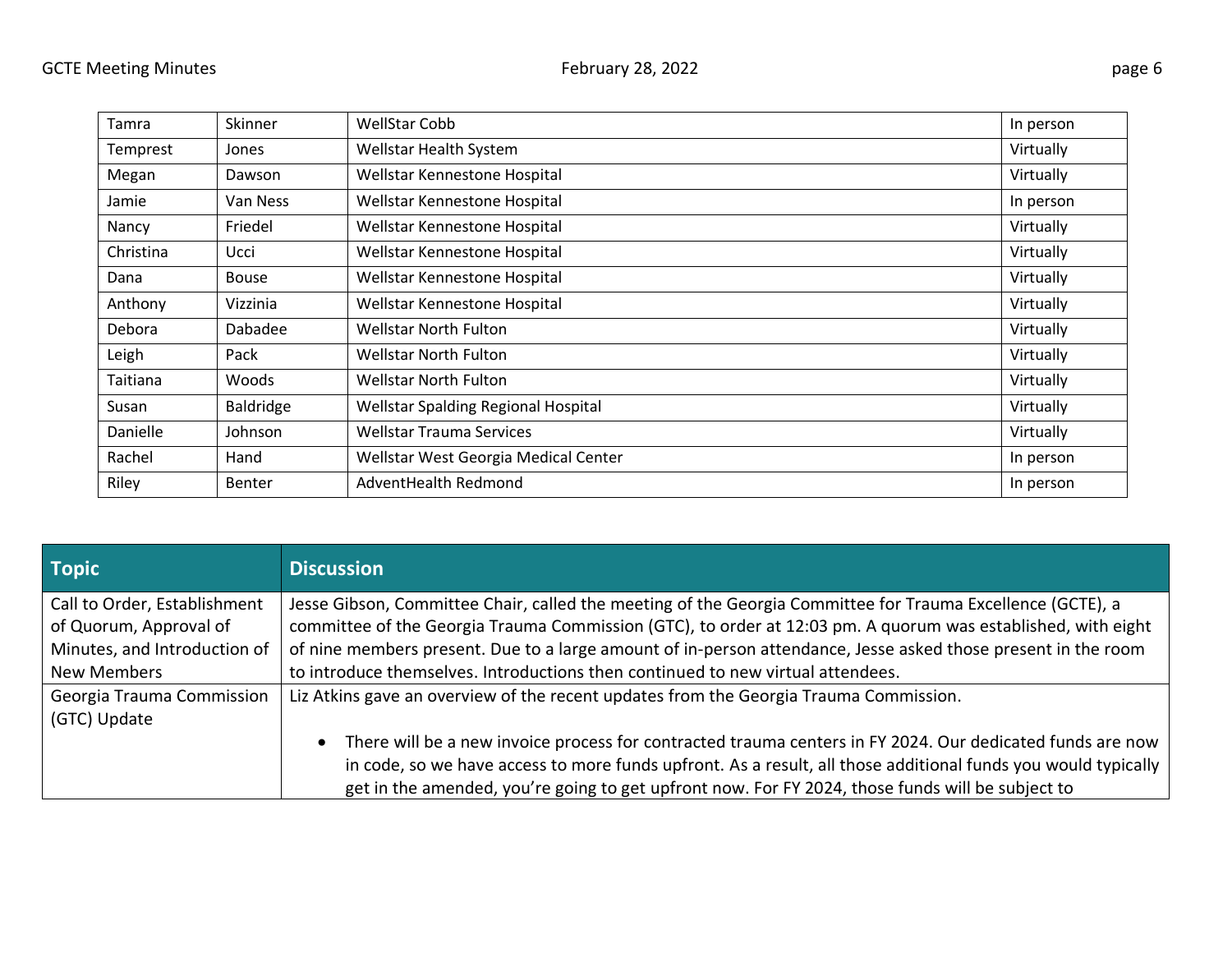| <b>Topic</b>                     | <b>Discussion</b>                                                                                                                                                                                                                                                                         |
|----------------------------------|-------------------------------------------------------------------------------------------------------------------------------------------------------------------------------------------------------------------------------------------------------------------------------------------|
|                                  | prospective PBP, similar to CMS. Your current performance on your scorecard is your future economic<br>forecast. We will not be making changes to the upcoming PBP within FY 2023.                                                                                                        |
|                                  | This new process is not set in stone, but this is our first pass on what it will look like. Katie will now present<br>$\bullet$<br>some details regarding the changes                                                                                                                     |
|                                  | Katie Hamilton presented a brief overview of proposed trauma center contract changes for FY2024<br>$\bullet$<br>(ATTACHMENT A). No questions or concerns were raised during or after the presentation.                                                                                    |
| Office of EMS & Trauma<br>Update | Renee Morgan reported on behalf of the Office of EMS & Trauma:                                                                                                                                                                                                                            |
|                                  | Within the next 90 days, you'll see three new centers.<br>$\bullet$                                                                                                                                                                                                                       |
|                                  | Redesignations and ACS visits are ramping back up.<br>$\bullet$                                                                                                                                                                                                                           |
|                                  | David Newton has moved up to Deputy Director over Health Protection. Our Office of EMS Director is now<br>an open position.                                                                                                                                                               |
|                                  | Michael Johnson, the coordinator for our Cardiac Care Division, has moved into Deputy Director for our<br>Systems of Care.                                                                                                                                                                |
|                                  | We have an epidemiologist now for the EMS and Cardiac section.                                                                                                                                                                                                                            |
|                                  | Welcome to Wellstar Paulding on their new designation as a Level IV trauma center.                                                                                                                                                                                                        |
|                                  | Congratulations to Emanuel Medical Center on its re-designations as a Level IV trauma center.<br>$\bullet$                                                                                                                                                                                |
|                                  | Marie Probst shared some updates:                                                                                                                                                                                                                                                         |
|                                  | Thanks to all centers for reviewing the quarter to OTCPE reports. All reports are now closed. The following<br>$\bullet$<br>form for quarter three will open on March 15th and close on April 29 <sup>th</sup> at 11:59PM. It will be due April<br>15th; please take notes of those days. |
|                                  | Everyone should have received the year-end national update; ESO DI is calling the update "Form 40". If<br>you have not received the update, please reach out to ESO DI tech support and request the Form 40                                                                               |
|                                  | update or if you need help with installation. Form 40 is a prerequisite for installing the files before you're<br>able to begin downloading your V5 data to our new ImageTrend patient registry central site.                                                                             |
|                                  | V5 ImageTrend patient registry pilot project volunteers have installed the updates. We discovered a glitch<br>$\bullet$<br>during our dry run last week, which has been fixed. We will hold the training this Thursday for those pilot                                                    |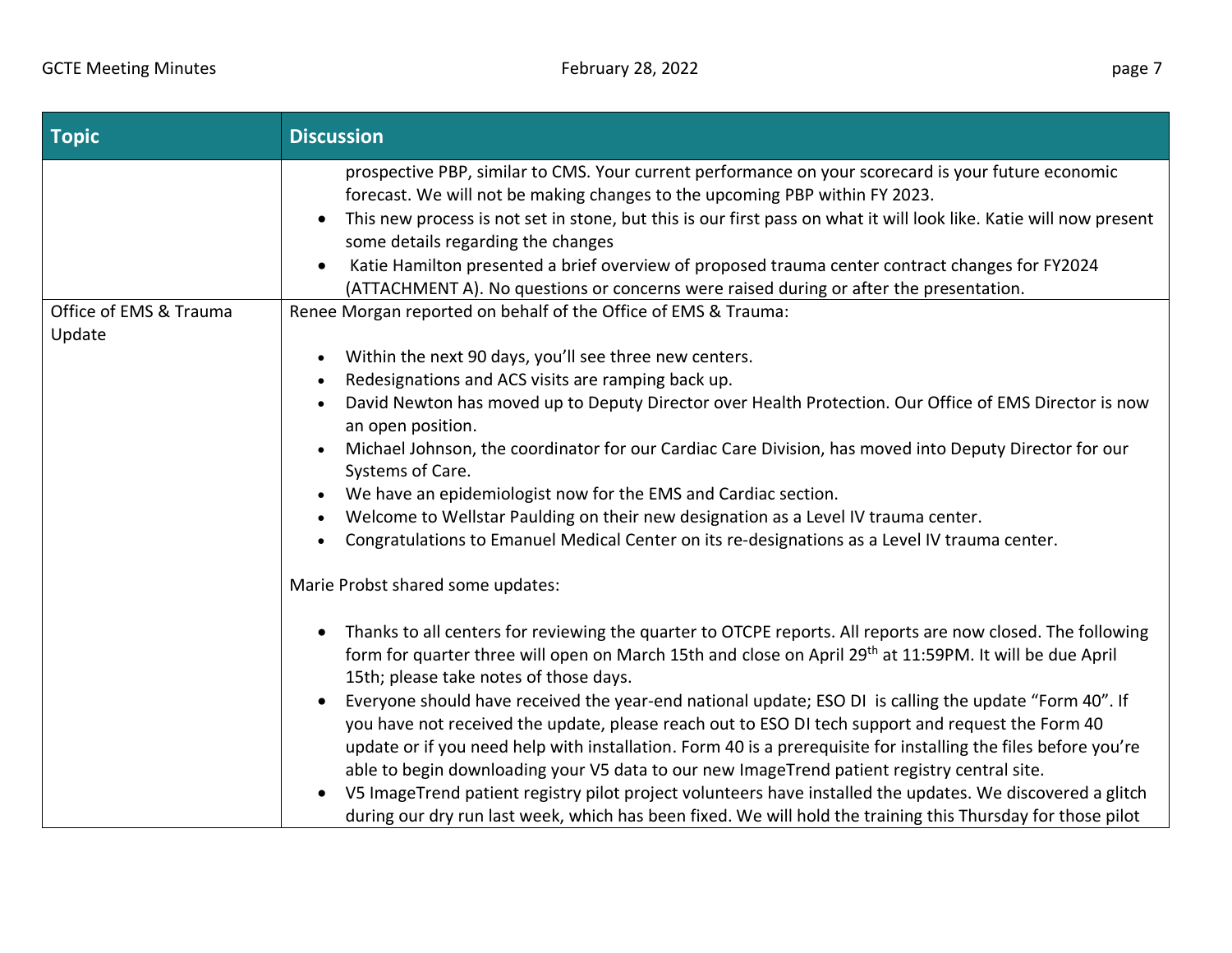| <b>Topic</b> | <b>Discussion</b>                                                                                                                                                                                                                                                                                                                                                                                                                                                                                                                                                                                                                                                                                                                                                                                                                                                                                                                                                                                                                                                        |
|--------------|--------------------------------------------------------------------------------------------------------------------------------------------------------------------------------------------------------------------------------------------------------------------------------------------------------------------------------------------------------------------------------------------------------------------------------------------------------------------------------------------------------------------------------------------------------------------------------------------------------------------------------------------------------------------------------------------------------------------------------------------------------------------------------------------------------------------------------------------------------------------------------------------------------------------------------------------------------------------------------------------------------------------------------------------------------------------------|
|              | centers to go through the steps to install their downloads. If the pilot imports go according to plan, DI will<br>send out the installation files to all V5 users. Everyone must install the update files, create the export, and<br>upload it to the new ImageTrend site. Each center will receive the login credentials needed for the<br>ImageTrend registry.                                                                                                                                                                                                                                                                                                                                                                                                                                                                                                                                                                                                                                                                                                         |
|              | Please send any V5 changes for year-end 2022 by the end of March to Kelli Vaughn. We can then share the<br>$\bullet$<br>suggestions with the GCTE group and open them up for discussion. Afterward, our office will take those<br>change requests to the V5 and ImageTrend by the end of May, and they can let us know if the changes we<br>want are doable.                                                                                                                                                                                                                                                                                                                                                                                                                                                                                                                                                                                                                                                                                                             |
|              | Our OEMST staff, Cassie Longhart, and Dipti Patel worked with Northeast Georgia last week to help them<br>navigate the hospital hub to see if they could see another hospital's EMS transfers in. After the demo, we<br>determined that the system doesn't allow a hospital to see another hospital's transports. If you're missing a<br>report, put that information in the detail of that record and keep track of those. You can run a report either<br>from the PI section or the missing ems report field and then take that list to your regional council meetings                                                                                                                                                                                                                                                                                                                                                                                                                                                                                                 |
|              | and start sharing it with the EMS providers.<br>Jesse Gibson added that their (NEGMC) plan is to reach out to those four or five hospitals that are our top<br>$\bullet$<br>referring facilities to see if they would give us access to their ImageTrend PCRs.<br>Linda Greene plans to reach out to Kelli Vaughn to share some tips they discovered during the demo to<br>$\bullet$<br>share with the Registry Subcommittee                                                                                                                                                                                                                                                                                                                                                                                                                                                                                                                                                                                                                                             |
|              | After updates, Marie presented and reviewed the trauma registry data set from April to June 2021 (ATTACHMENT<br>B). We're looking for the time from scene arrival to hospital 2, which is time to definitive care. A theme in the<br>analysis was the number of records with missing data. If the record was missing data in one or more fields, we<br>couldn't include that record in the analysis. We want to encourage everyone to begin to QA their data thoroughly<br>before the data is downloaded to ensure fields are completed: the ems provider role field, the ems report dates<br>and times, and your hospital ED arrival date and time. Some solutions to collecting better data are to use the<br>hospital hub to find the EMS report hospitals, report missing PCRs to your RTAC, and communicate with the<br>sending facility. We want to encourage you to do the QA and PI of the cases to evaluate the timely transport of the<br>trauma patients to ensure they're going to the appropriate facility in a timely manner. If there are issues with the |
|              | transport to you, then certainly PI those cases and discuss that with EMS. Starting January 1, 2022, all referring                                                                                                                                                                                                                                                                                                                                                                                                                                                                                                                                                                                                                                                                                                                                                                                                                                                                                                                                                       |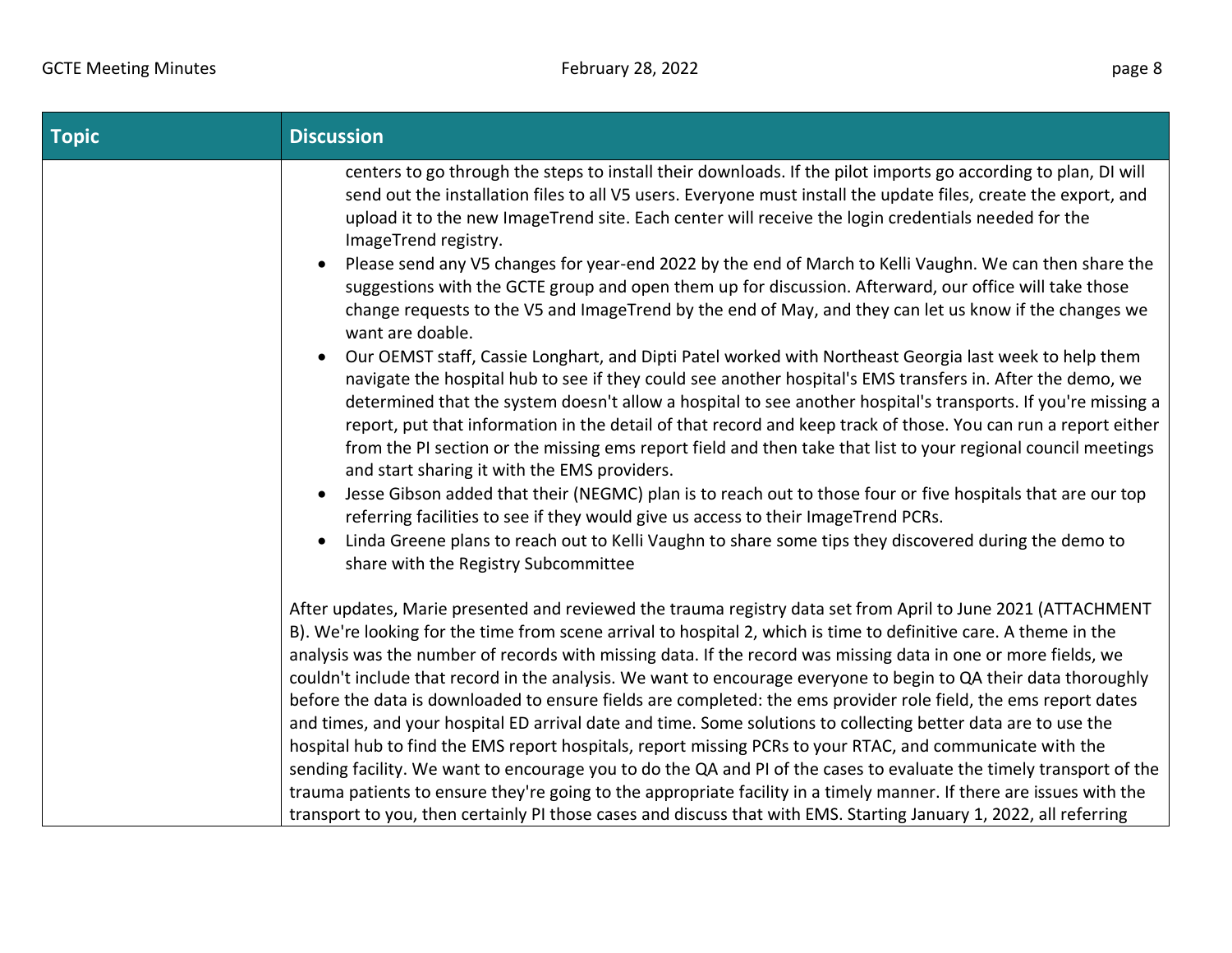| <b>Topic</b>                                            | <b>Discussion</b>                                                                                                                                                                                                                                                                                                                                                                                                                                                                                                                                                                                                                                                                                                                                                                                                                                                                                                                                                                                                                                                                                                                        |
|---------------------------------------------------------|------------------------------------------------------------------------------------------------------------------------------------------------------------------------------------------------------------------------------------------------------------------------------------------------------------------------------------------------------------------------------------------------------------------------------------------------------------------------------------------------------------------------------------------------------------------------------------------------------------------------------------------------------------------------------------------------------------------------------------------------------------------------------------------------------------------------------------------------------------------------------------------------------------------------------------------------------------------------------------------------------------------------------------------------------------------------------------------------------------------------------------------|
|                                                         | hospital fields are required. Please reach out to any of us if you have any questions or suggestions on capturing the<br>time to definitive care.<br>Dr. Alexis Smith asked if we have looked at the differences in pediatric adolescents when they have gone to more<br>than one center and look at the barriers. Tracy Johns responded that adults and peds were a consideration when<br>looking at the data, but the most significant barrier was missing information. We want to beef up the information<br>in the registry and emphasize the validation of those data points so we can focus on specific areas, particularly the<br>double transfers and preventing them.<br>Jamie Van Ness asked if we could field out urgent transfers versus non-urgent transfers. Gina Solomon answered<br>that they have tried to do that but have primarily focused on ISS scores, systolic blood pressure, and shock index<br>and try to find high-risk patients.<br>Jesse Gibson stated first and foremost, we've got to get the data. Our subcommittees can be valuable resources to<br>move the needle and help improve the data quality. |
| Georgia Quality<br>Improvement Program<br>(GQIP) Update | Gina Solomon gave the following updates:<br>Dr. Todd will be presenting the GQIP updates tomorrow during the Winter Meeting. The workgroups will<br>$\bullet$<br>also be able to share their updates as well.<br>We are in the contracting phase with Arbormetrix, and we hope to send it to them soon. Once we sign<br>$\bullet$<br>that, we can start with a project build, and that's about a five-month process. We hope we will have some<br>tangible items by the end of the year.                                                                                                                                                                                                                                                                                                                                                                                                                                                                                                                                                                                                                                                 |
| Georgia Trauma Foundation<br>Update                     | Cheryle Ward briefly discussed the change in focus for the Georgia Trauma Foundation. Since our inception, our<br>activities were mostly focused on education and advocacy, but what we're going to do going forward is to focus on<br>the purpose for which we were created, providing philanthropic support to the state's trauma system. The gala<br>that was scheduled for April 30 <sup>th</sup> has been changed. Next year, we will resume our gala at the Porche Experience<br>Center during National Trauma Awareness Month in May. Jesse Gibson encouraged attendees to ask their<br>institutions to contribute to the foundation and connect people you know with Cheryle.                                                                                                                                                                                                                                                                                                                                                                                                                                                    |
| <b>Subcommittee Reports</b>                             | Education: Jessica Mantooth provided the following activities:<br>The Education Subcommittee is working on two primary goals aligned with GCTE goals.                                                                                                                                                                                                                                                                                                                                                                                                                                                                                                                                                                                                                                                                                                                                                                                                                                                                                                                                                                                    |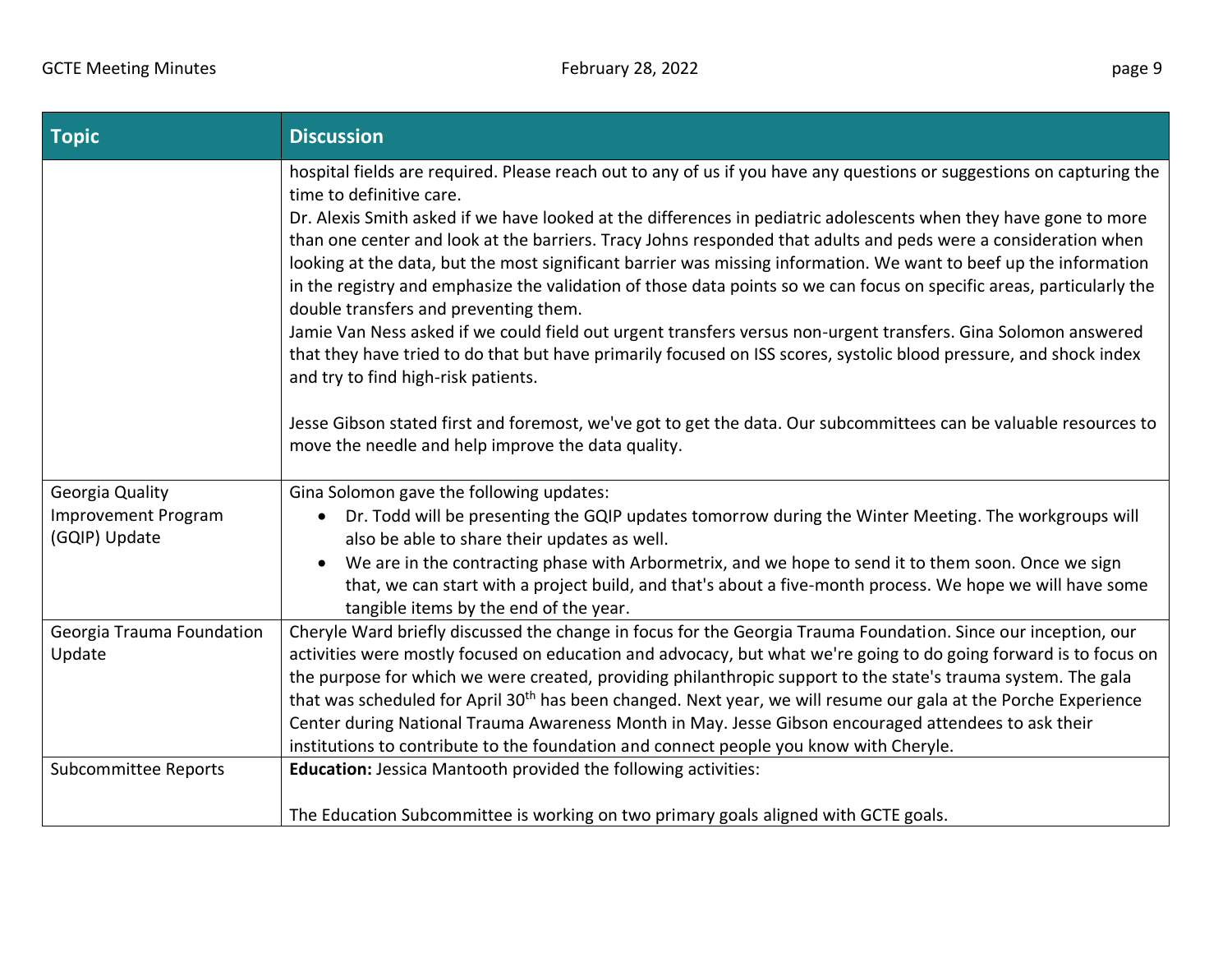| <b>Topic</b> | <b>Discussion</b>                                                                                                                                                                                                                     |
|--------------|---------------------------------------------------------------------------------------------------------------------------------------------------------------------------------------------------------------------------------------|
|              | 1. Develop a PPT presentation on improving time to definitive care for the trauma patient (complete by                                                                                                                                |
|              | 6/30/22). Distribute to all centers that participate in GCTE and RTACs.<br>2. Develop a PPT presentation on acute kidney injury in the trauma patient (complete by 6/30/22). Scheduled                                                |
|              | offerings will start by October 1st, 2022.                                                                                                                                                                                            |
|              | We did have some educational funding that was left over from the state. We submitted a proposal, which was                                                                                                                            |
|              | approved, and will try to prioritize courses for the non-trauma centers. Funding could include a TNCC instructor                                                                                                                      |
|              | course, partial funding of ATCN, and a regular TNCC course. We have some educational funding opportunities, so<br>we'd like to provide three \$500 materials. The caveat here would be that the course you are utilizing the supplies |
|              | for would be open to participants throughout the region. Be on the lookout in the next couple of weeks for an                                                                                                                         |
|              | email from us.                                                                                                                                                                                                                        |
|              | Jesse Gibson commented on the utility of these education PowerPoints, which everyone in the state can send out.                                                                                                                       |
|              | They can even be utilized to send to your non-trauma centers to demonstrate the importance of these topics.                                                                                                                           |
|              | Registry and Education Subcommittee is a great example of the concept of catch ball on the goals and working<br>together towards the same outcome.                                                                                    |
|              |                                                                                                                                                                                                                                       |
|              | Pediatric: Kelli Rowker updated the committee:                                                                                                                                                                                        |
|              | The Pediatric Subcommittee was stalled in 2021 and looking forward to marching onward in 2022. One of our                                                                                                                             |
|              | goals is to close the pediatric radiology project and work with our current data and information. To align with the                                                                                                                   |
|              | GCTE goals, we plan to:                                                                                                                                                                                                               |
|              | 1. Concentrate on time to definitive care for pediatric trauma patients (< 15yo), emphasizing pediatric                                                                                                                               |
|              | imaging guideline use at transferring facility & cloud-based image sharing.<br>2. Create an educational presentation on SIPA (shock index, pediatric age-adjusted) score for use in pediatric                                         |
|              | trauma patient care.                                                                                                                                                                                                                  |
|              | https://pubmed.ncbi.nlm.nih.gov/30952455/                                                                                                                                                                                             |
|              |                                                                                                                                                                                                                                       |
|              | We have been collecting data about SIPA since our Scottish Rite ACS visit. It can be a good tool to use when                                                                                                                          |
|              | transferring pediatric patients to ensure they are stable before transfer. We plan to work with the Education                                                                                                                         |
|              | Subcommittee to figure out how to distribute this information across the state, especially to Level III and IVs.                                                                                                                      |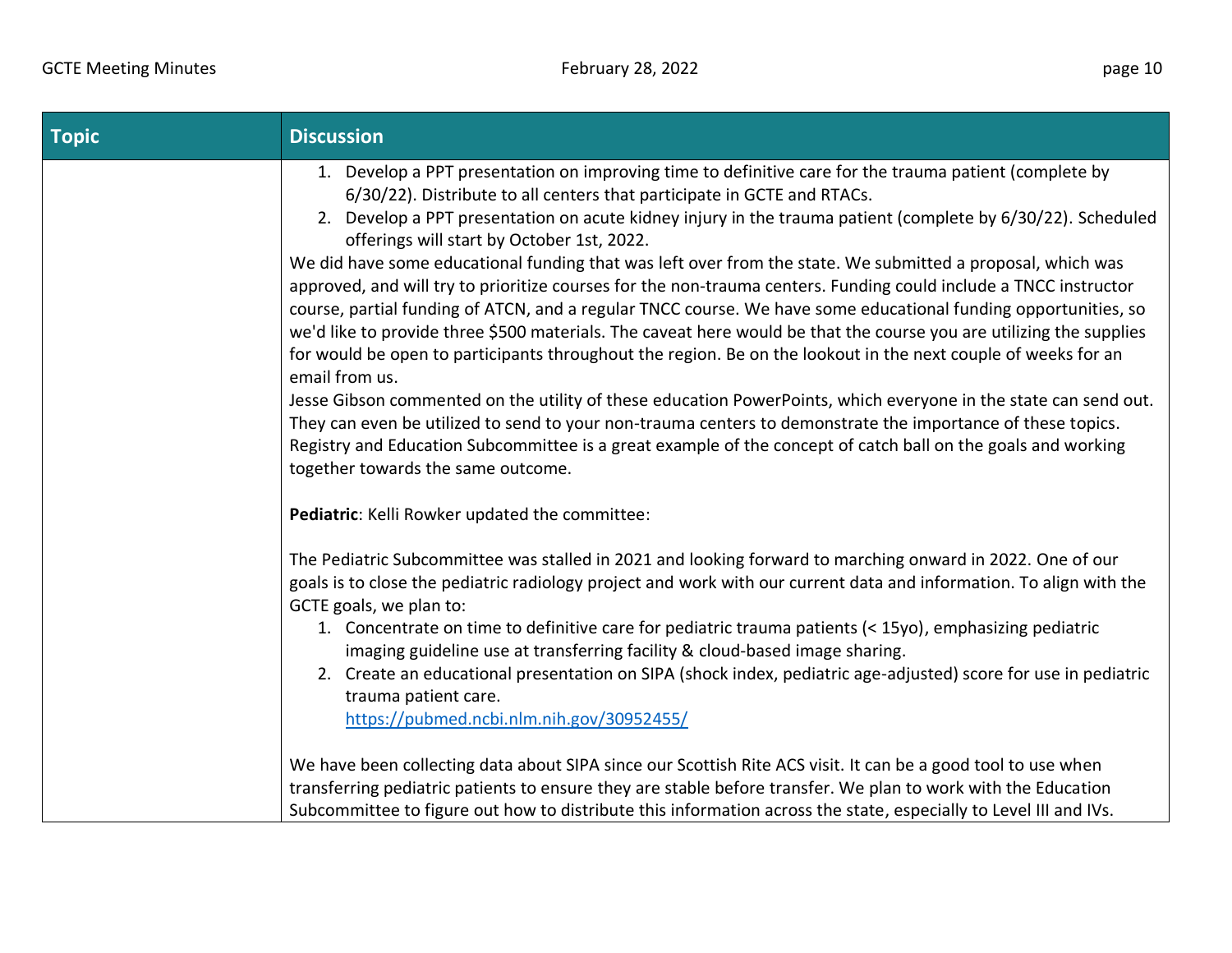| <b>Topic</b> | <b>Discussion</b>                                                                                                                                                                                                                                                                                                                                                                                                                                                                                                                                                                                                                                                                                                                                                                                                                                           |
|--------------|-------------------------------------------------------------------------------------------------------------------------------------------------------------------------------------------------------------------------------------------------------------------------------------------------------------------------------------------------------------------------------------------------------------------------------------------------------------------------------------------------------------------------------------------------------------------------------------------------------------------------------------------------------------------------------------------------------------------------------------------------------------------------------------------------------------------------------------------------------------|
|              | A concern was raised regarding the ACS grey book rollout requiring adult centers to be peds ready. Tracy Johns<br>mentioned that DPH has a state initiative and committee working on this. They are working to distribute a toolkit<br>to trauma and non-trauma centers to inform of simple things you can do to be pediatric-care ready. Dr. Alexis<br>Smith added that they are doing a lot of pediatric-specific education in their region and have trauma grand rounds<br>available to anyone who wants to join. Jesse Gibson suggested that adult centers start looking at their nearby peds<br>centers to partner and collaborate with. Kristal Smith asked Kellie Rowker to reach out to them within the Injury<br>Prevention Subcommittee to work on some crossover projects together.<br>Performance Improvement: John Pope updated the committee. |
|              | We are working on GCTE goals to support the time to definitive care and work with improving transfer out times<br>and care for level III and IV as well as improving the transfer in times to all centers. We want to collaborate with<br>the Registry Subcommittee to narrow it down to two or three points. We would like to present some cases in the<br>following Winter meeting. As far as AKI, we have tabled that for now. We meet on the first Wednesday of every<br>month at 9 am.                                                                                                                                                                                                                                                                                                                                                                 |
|              | Registry: Tracy Johns updated the committee on behalf of Kelli Vaughn.<br>The Registry Subcommittee has been very busy.                                                                                                                                                                                                                                                                                                                                                                                                                                                                                                                                                                                                                                                                                                                                     |
|              | We have noticed a lot of missing data and are identifying fields that most commonly have missing data.<br>$\bullet$<br>The GA data dictionary has been updated for this year and added data elements.<br>$\bullet$<br>o We are concentrating on transfer patient times and time spent at the referring facility. We will<br>create report(s) to analyze the data with the registry group concentrating on data validation and<br>the PI group identifying why time to definitive care takes so long.<br>We have four scheduled meetings for this year, and they will have continued education credit attached to<br>them for your registrars who are certified.                                                                                                                                                                                             |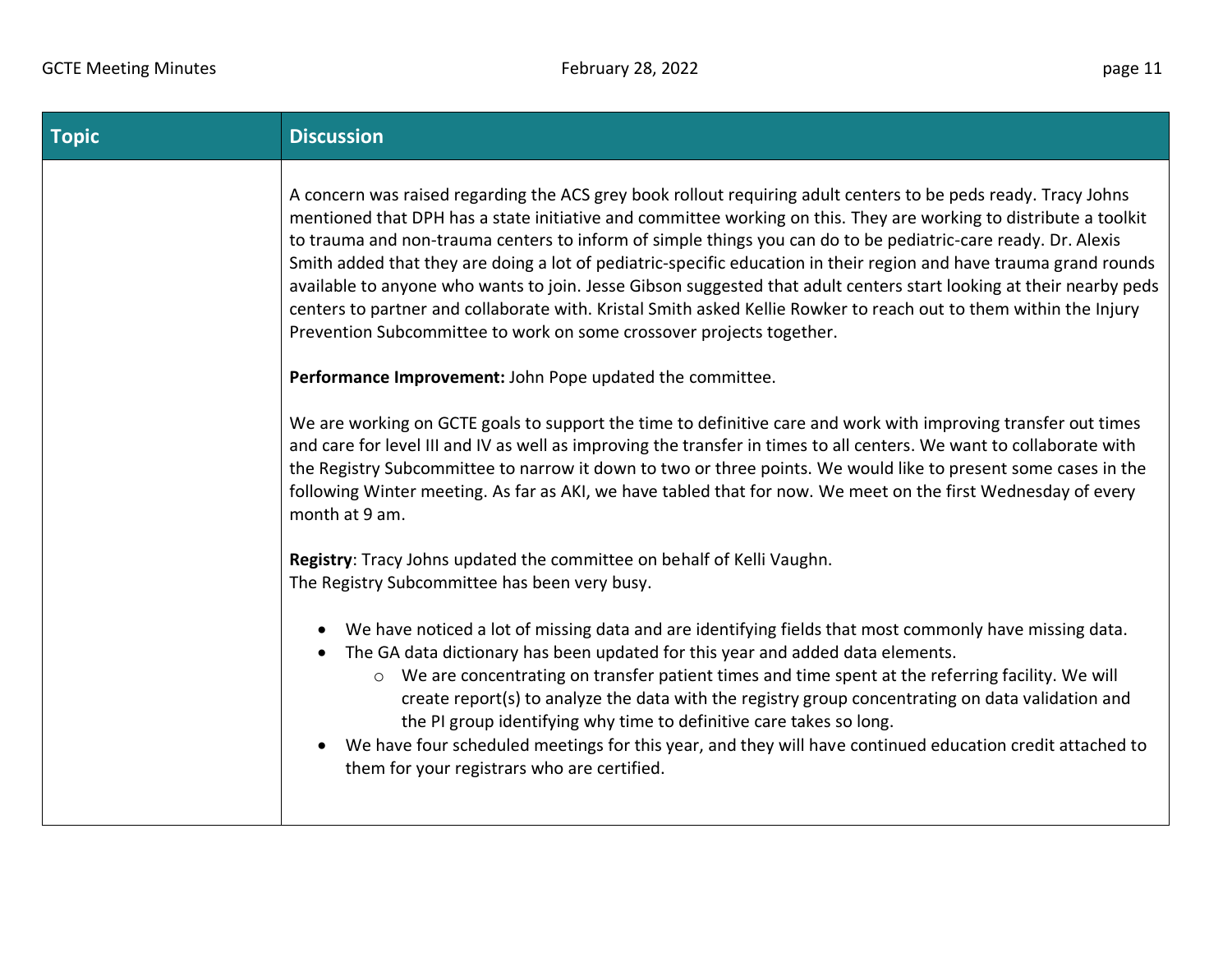| <b>Topic</b> | <b>Discussion</b>                                                                                                                                                                                                                                                                                                                                                                                                                                                                                                                                                                                                                                                                                                                                                                                                                                                                                                                                                                          |
|--------------|--------------------------------------------------------------------------------------------------------------------------------------------------------------------------------------------------------------------------------------------------------------------------------------------------------------------------------------------------------------------------------------------------------------------------------------------------------------------------------------------------------------------------------------------------------------------------------------------------------------------------------------------------------------------------------------------------------------------------------------------------------------------------------------------------------------------------------------------------------------------------------------------------------------------------------------------------------------------------------------------|
|              | Injury Prevention: Kristal Smith gave a detailed report including:<br>Our subcommittee will focus on raising trauma awareness in our state. Each of our four task forces will develop a<br>webinar/virtual event to promote injury prevention and the trauma system in general. We are looking to develop<br>two webinars within this calendar year. We also have some upcoming opportunities for you all to join:<br>$\bullet$ March<br>• 03/24/22 at 6:00 pm: Prevent Trauma: The Road Ahead<br>• The second iteration of our teen driver safety virtual event<br>April is Child Abuse Prevention Month<br>• Prevent Trauma: Child Abuse Prevalence, Prevention, & Response<br>Stop the Bleed U-04/25/22, all-day<br>• Bingocize ongoing<br>May is trauma awareness month (toolkit). Stop the Bleed Month<br>• Stop the Bleed Day Virtual Blitz-05/19/22, all-day<br><b>Georgia Falls Coalition-Mobility Walk</b><br>• Bingocize Ongoing<br>June<br>• Georgia Stay Safe Week-06/19-06/25 |
|              | Many of you should have received your Stop the Bleed hemorrhage control trainer kits. A survey was sent out in<br>late January to get some information from you to capture your level of participation in stop the bleed. We need to<br>designate a champion for your facility and designate a person to deliver these kits to. If you want a hemorrhage<br>control kit from the Georgia Trauma Commission, we can have them delivered to you via state patrol. Once you<br>receive the kit, we need you to scan the QR code to keep inventory. You can also scan the same QR code anytime<br>the hemorrhage control trainer is utilized.<br>If anyone is interested in getting involved with any of the events or doing something in your community that you                                                                                                                                                                                                                              |
|              | need help with, we are happy to support and help facilitate these activities.                                                                                                                                                                                                                                                                                                                                                                                                                                                                                                                                                                                                                                                                                                                                                                                                                                                                                                              |